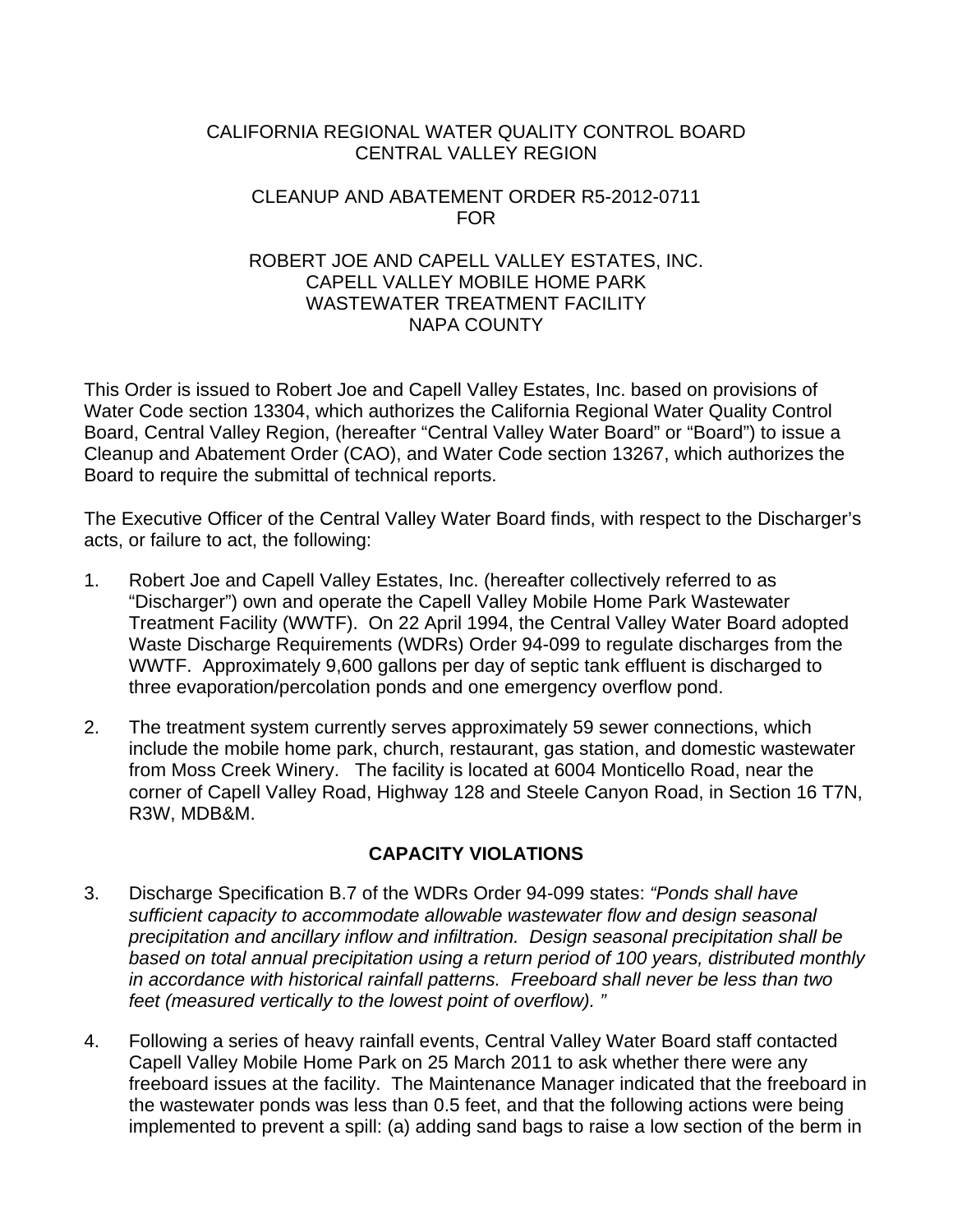pond 3, and (b) renting a 20,000 gallon storage tank for the temporary storage of wastewater.

- 5. In a follow-up conversation on 12 April 2011, the Maintenance Manager indicated that the freeboard in the wastewater ponds had dropped approximately one foot, and with the addition of sand bags was greater than two feet. In addition, the Maintenance Manager indicated that the temporary storage tank had not been used.
- 6. On 6 May 2011, Water Board staff issued a Notice of Violation (NOV) to the Discharger for violating Discharge Prohibition B.7 of WDRs Order 94-099. The NOV required the Discharger to:
	- a. Perform daily inspections of the wastewater ponds that included daily freeboard measurements from the lowest point of overflow in each of the ponds and daily observations of each of the berms for any presence of possible seepage.
	- b. Submit a *Short Term Contingency Plan* describing steps to be taken to increase pond freeboard to comply with the WDRs, and to prevent the possibility of a berm failure.
	- c. Submit a *Water Balance Report* to evaluate the wastewater treatment, storage and disposal capacity and ability of the ponds to maintain at least two feet of freeboard at all times.
- 7. On 13 June 2011, the Discharger submitted the *Short Term Contingency Plan* which stated that, whenever the wastewater levels encroach within two feet of freeboard, a submersible pump and portable generator will be available to transfer wastewater between the three ponds, and sand and bags will be available onsite. In addition, a letter was sent to the park residents regarding the conservation of water.
- 8. On 13 September 2011, the Discharger submitted the *Water Balance Report* which indicated that the facility does not have adequate storage and disposal capacity to contain a 100-year, 365-day precipitation at two-feet of freeboard, as required by WDRs Order 94-099. In addition, the *Water Balance Report* showed that the facility does not have enough capacity to contain a 10-year, 365-day precipitation event at two-feet of freeboard.
- 9. The *Water Balance Report* included recommendations to (a) increase the height of the west pond levees to an elevation equal to the east pond levees, and (b) remove the sludge from the ponds.
- 10. In a 12 October 2011 letter, Board staff stated that the recommendations were generally acceptable, and requested a detailed workplan and schedule. The schedule to complete the work was not to extend beyond October 2012.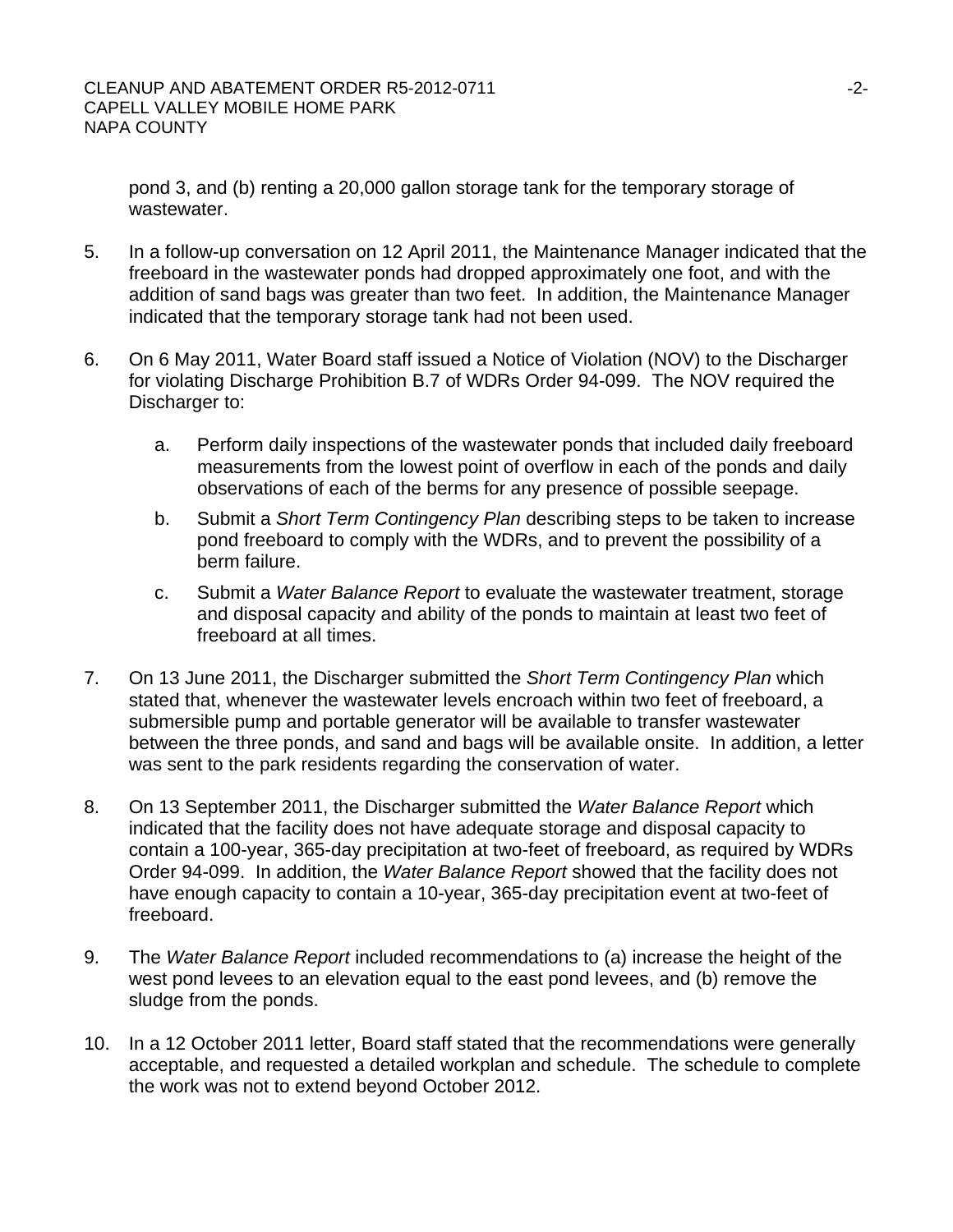11. On 5 December 2011, the Discharger submitted a letter stating that they were in the process of preparing a workplan and schedule to make improvements. The proposed improvements would include: removing the sludge from the ponds, scarifying the pond bottoms, and increasing the height of the pond berms. In addition, the letter stated that the Discharger was waiting on a proposal from a contractor to determine the costs associated with the project. The letter also stated that, due to funding issues, it was not realistic to complete the improvements by October 2012. Finally, the letter stated that the Discharger was discussing with the Local Agency Formation Commission (LAFCO) regarding the possibility of forming a Special District.

## **OTHER VIOLATIONS**

- 12. Provision E.1 of WDRs Order 94-099 states: *"The Discharger shall comply with the Monitoring and Reporting Program No. 94-099, which is part of this Order, and any revisions thereto as ordered by the Executive Officer."* The Executive Officer issued a Revised Monitoring and Reporting Program (MRP) on 4 April 2006.
- 13. Discharge Specification B.1 of WDRs Order 94-099 states: *"As a means of discerning compliance with Discharge Specification No.1, the dissolved oxygen content in the upper zone (1 foot) of the wastewater in the ponds shall not be less than 1.0 mg/L.*
- 14. On 4 May 2012, following a review of monitoring reports for the period of January 2011 through March 2012, Board staff issued an NOV for incomplete and late monitoring report submittals, and for violations of Discharge Specification B.1 of WDRs Order 94-099. The violations included:
	- a. The January 2011 and February 2011, and the November 2011 through March 2012 monitoring reports not include weekly pond freeboard measurements.
	- b. The January 2011 through March 2012 monitoring reports did not include odor observation results.
	- c. The January 2011 through March 2012 monitoring reports not include weekly dissolved oxygen measurements.
	- d. Of the fourteen monitoring reports that were reviewed, ten were submitted late. The reports that were most overdue were the May and June 2011 reports, which were 178 and 209 days late.
	- e. Dissolved oxygen was reported in the wastewater ponds at less than 1.0 mg/L in the September 2011, December 2011, and January 2012.
- 15. Provision D.1 of WDRs Order 94-099 states: *"The discharge shall not cause underlying groundwater to be degraded."*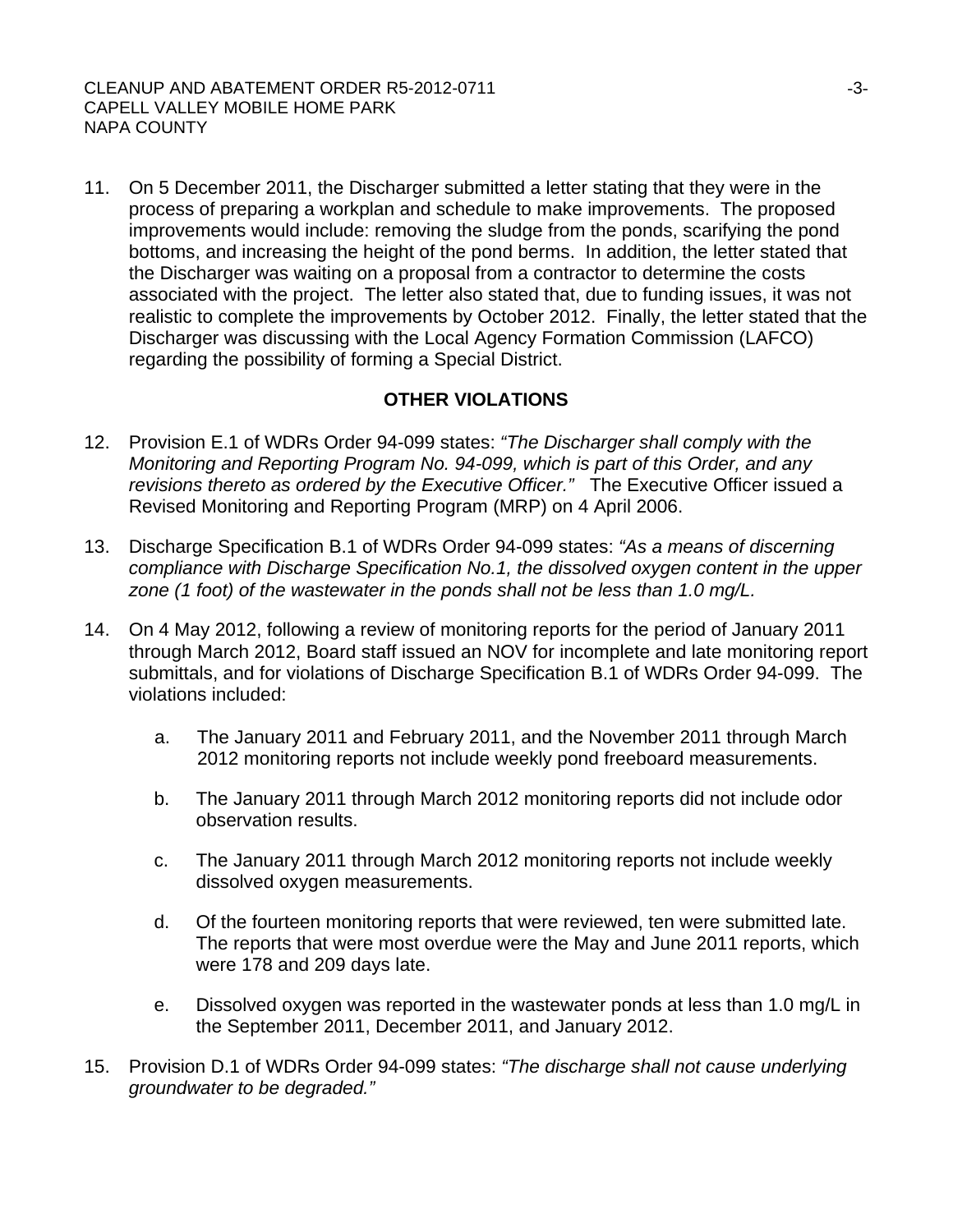- 16. A review of groundwater monitoring reports submitted since the third quarter 2008 shows that coliform organisms are present in the three groundwater monitoring wells surrounding the ponds. The concentrations are inconsistent, ranging from 1 to greater than 2,400 MPN/100 mL. The highest concentrations were generally reported in Monitoring Well (MW) 2, located on the east side of the wastewater ponds, and in MW-3, located southeast of the ponds and near Oak Moss Creek.
- 17. The monitoring reports state that the groundwater monitoring wells are sampled by the Discharger's staff, who were trained by the Discharger's consultant during the third quarter 2008 sampling event. Based on a recent conversation with the Discharger, it appears that the sampling equipment used to purge the wells is not decontaminated per the process in the Discharger's 30 April 2008 Groundwater Sampling and Analysis Plan (SAP). This lack of correct sampling technique may be one reason for the high but inconsistent coliform detections in the groundwater monitoring wells.

# **REGULATORY CONSIDERATIONS**

- 18. Although the water balance shows that the Discharger has serious capacity problems, the Discharger has never submitted the workplan and schedule that was promised in the Discharger's 5 December 2011 letter. Therefore, it is appropriate to issue this Cleanup and Abatement Order to provide formal, enforceable timelines to bring the facility into compliance with WDRs Order 94-099.
- 19. The *Water Quality Control Plan for the Sacramento River and San Joaquin River Basins, Fourth Edition*, (the "Basin Plan") designates beneficial uses, establishes water quality objectives, contains implementation plans and policies for protecting waters of the basin, and incorporates by reference plans and policies adopted by the State Water Board. Pursuant to Water Code section 13263(a), waste discharge requirements must implement the Basin Plan.
- 20. Surface water drainage is to Oak Moss Creek, a tributary to Capell Creek which flows into Lake Berryessa.
- 21. The beneficial uses of Lake Berryessa, as stated in the Basin Plan, are municipal and domestic supply; agricultural supply; power generation; water contact recreation; noncontact water recreation; warm freshwater habitat; cold freshwater habitat; spawning, reproduction and/or early development; and wildlife habitat.
- 22. The beneficial uses of the underlying groundwater are municipal and domestic supply, agricultural supply, industrial service supply, and industrial process supply.
- 23. Water Code section 13304(a) states, in relevant part:

Any person who has discharged or discharges waste into the waters of this state in violation of any waste discharge requirement or other order or prohibition issued by a regional board or the state board, or who has caused or permitted, causes or permits, or threatens to cause or permit any waste to be discharged or deposited where it is, or probably will be,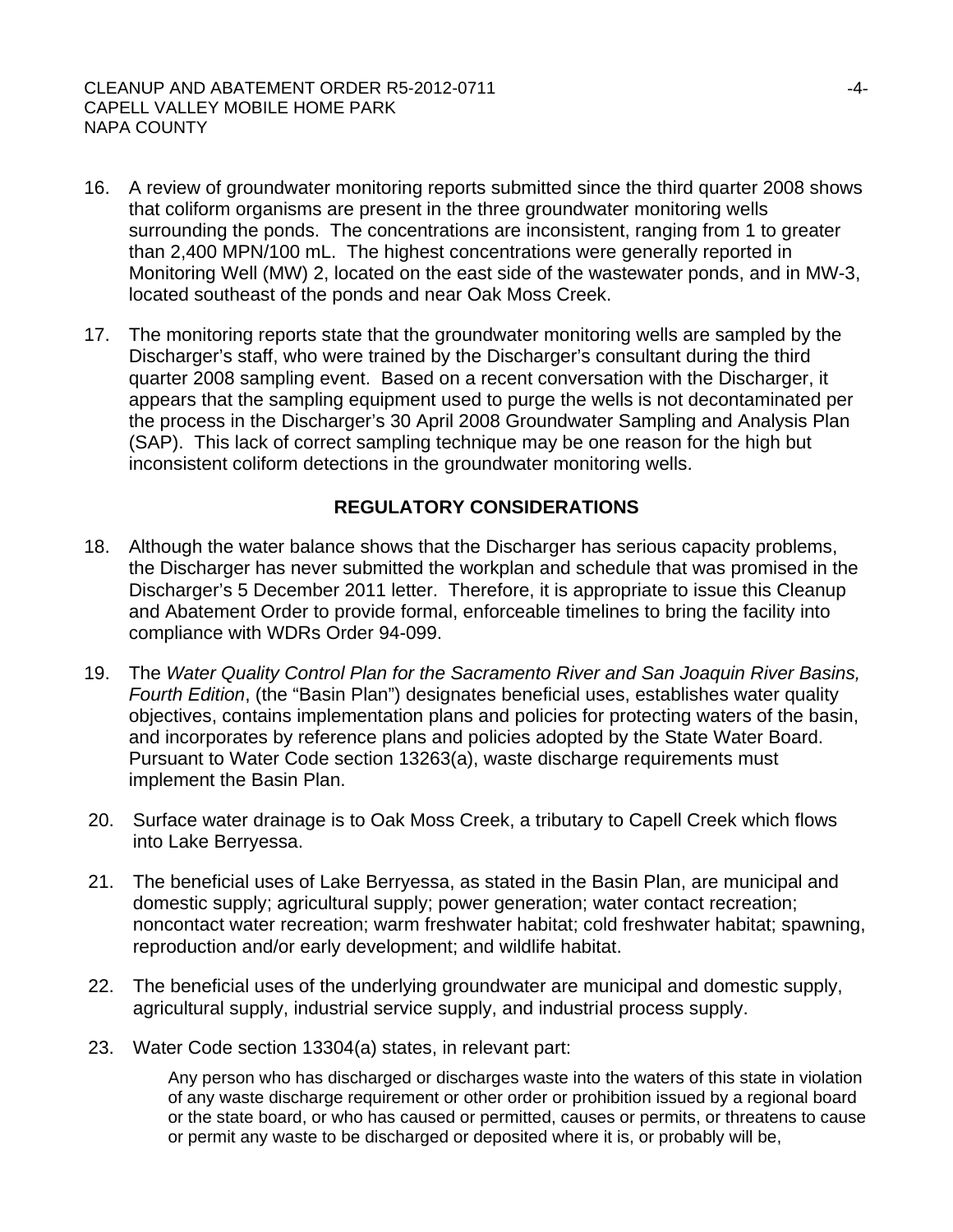discharged into the waters of the state and creates, or threatens to create, a condition of pollution or nuisance, shall upon order of the regional board, clean up the waste or abate the effects of the waste, or, in the case of threatened pollution or nuisance, take other necessary remedial action, including, but not limited to, overseeing cleanup and abatement efforts.

24. Water Code section 13267(b) states, in relevant part:

In conducting an investigation specified in subdivision (a), the regional board may require that any person who has discharged, discharges, or is suspected of having discharged or discharging, or who proposes to discharge waste within its region … shall furnish, under penalty of perjury, technical or monitoring program reports which the regional board requires. The burden, including costs, of these reports shall bear a reasonable relationship to the need for the report and the benefits to be obtained from the reports. In requiring those reports, the regional board shall provide the person with a written explanation with regard to the need for the reports, and shall identify the evidence that supports requiring that person to provide the reports.

- 25. The technical reports required by this CAO are necessary to ensure compliance with this CAO and WDRs Order 94-099, and to ensure the protection of water quality. The Discharger owns and operates the facility that discharges waste subject to this CAO and WDRs Order 94-099.
- 26. The issuance of this Order is an enforcement action taken by a regulatory agency and is exempt from the provisions of the California Environmental Quality Act (Pub. Resources Code, § 21000 et seq.) pursuant to California Code of Regulations, title 14, section 15321(a) (2).

**IT IS HEREBY ORDERED** that, pursuant to Water Code sections 13304 and 13267, Robert Joe and Capell Valley Estates, Inc. shall cleanup and abate the Capell Valley Mobile Home Park WWTF in accordance with the scope and schedule set forth below, in order to comply with WDRs Order 94-099.

- 1. The Discharger shall **immediately** implement the 13 June 2011 *Short-Term Contingency Plan* whenever there is two feet or less of freeboard in any pond. If the freeboard in the ponds is less than two feet, the Discharger shall immediately contact Board staff by telephone or email. A written report shall then be submitted within 10 days, describing measures that were taken to lower the pond freeboard and prevent wastewater spills. In addition, the Discharger shall conduct daily freeboard measurements and include the information in the monthly monitoring reports.
- 2. The Discharger shall **immediately** begin submitting complete, on-time monitoring reports as required by the 4 April 2006 Revised MRP. Monthly monitoring reports must be submitted by the 1<sup>st</sup> day of the second month following the sampling, and quarterly monitoring reports by the  $1<sup>st</sup>$  day of the second month after the quarter. Annual monitoring reports must be submitted by 1 February of each year. The reports shall contain the results of all monitoring required by the Revised MRP.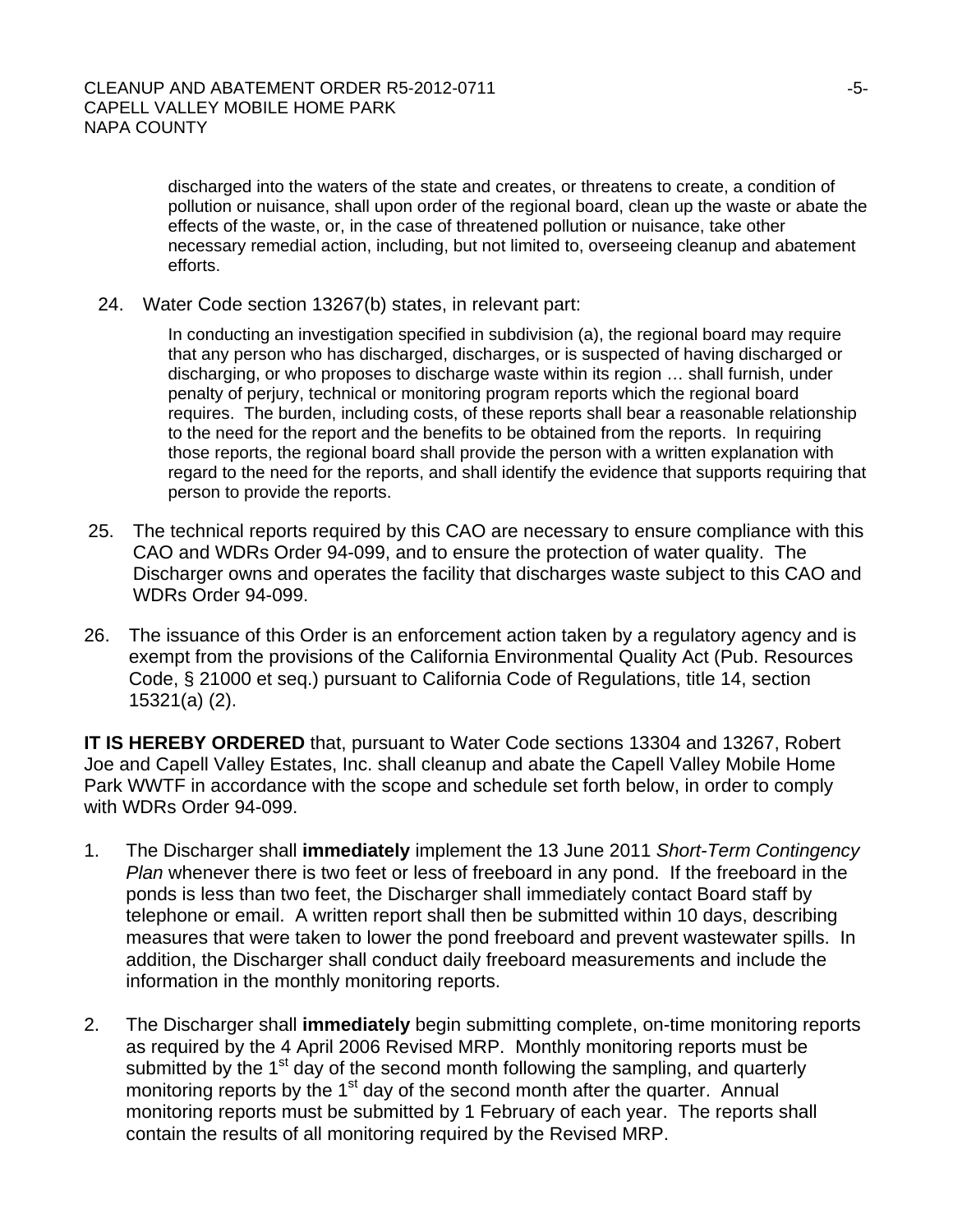#### CLEANUP AND ABATEMENT ORDER R5-2012-0711 CAPELL VALLEY MOBILE HOME PARK NAPA COUNTY

- 3. The Discharger shall **immediately** begin conducting the quarterly groundwater sampling in accordance with the 30 April 2008 *Groundwater Sampling and Analysis Plan.* If the Discharger chooses to continue the collection of the groundwater samples using its own staff, then a California Registered Engineer or Professional Geologist must re-train the staff. A signed statement by the registered professional certifying the training must be included in each of the quarterly groundwater monitoring reports required by the revised MRP.
- 4. By **1 August 2012**, the Discharger shall submit a *Groundwater Monitoring Well Disinfection and Development Workplan* that shall describe how the three monitoring wells will be disinfected and re-developed. The purpose of this work is to remove any contamination that may be present due to poor sampling techniques.
- 5. By **1 September 2012**, the Discharger shall submit a *Revenue Plan* that describes the costs associated with implementation of all tasks in this Order. Should the *Revenue Plan* show that there are inadequate funds to complete all the tasks in this Order, then the Discharger must include an implementation schedule that shows how the Discharger will obtain the funds to complete the tasks.
- 6. By **1 October 2012**, the Discharger shall submit a *Groundwater Monitoring Well Disinfection and Development Report* that describes how the three monitoring wells were disinfected and re-developed.
- 7. **Beginning 1 October 2012, and continuing quarterly until this Order is rescinded,**  the Discharger shall submit quarterly progress reports describing the work completed to date to comply with each of the requirements described below. The Quarterly Progress Reports shall be submitted by the **1st day of the month following the end of the quarter** (e.g. 1 January, 1 April, 1 July, and 1 October).
- 8. By **1 October 2012**, the Discharger shall submit a revised *Capacity Improvements Workplan* that provides specific details to implement the improvements described in Finding No. 11 of this Order, and any other improvements needed to increase in the overall storage and disposal capacity to accommodate design average dry weather flows, design long-term I/I flows, and direct precipitation during the 100-year, 365-day precipitation event while maintaining at least two feet of freeboard. The *Workplan* shall reference the storage, treatment, and disposal capacity needs identified in the 13 September 2011 *Water Balance Report.*
- 9. By **1 October 2012**, the Discharger shall submit a *Dissolved Oxygen Compliance Report* that shall describe specific facility and/operational changes that have been or will be, implemented to bring the discharge into compliance with the dissolved oxygen limits in the WDRs.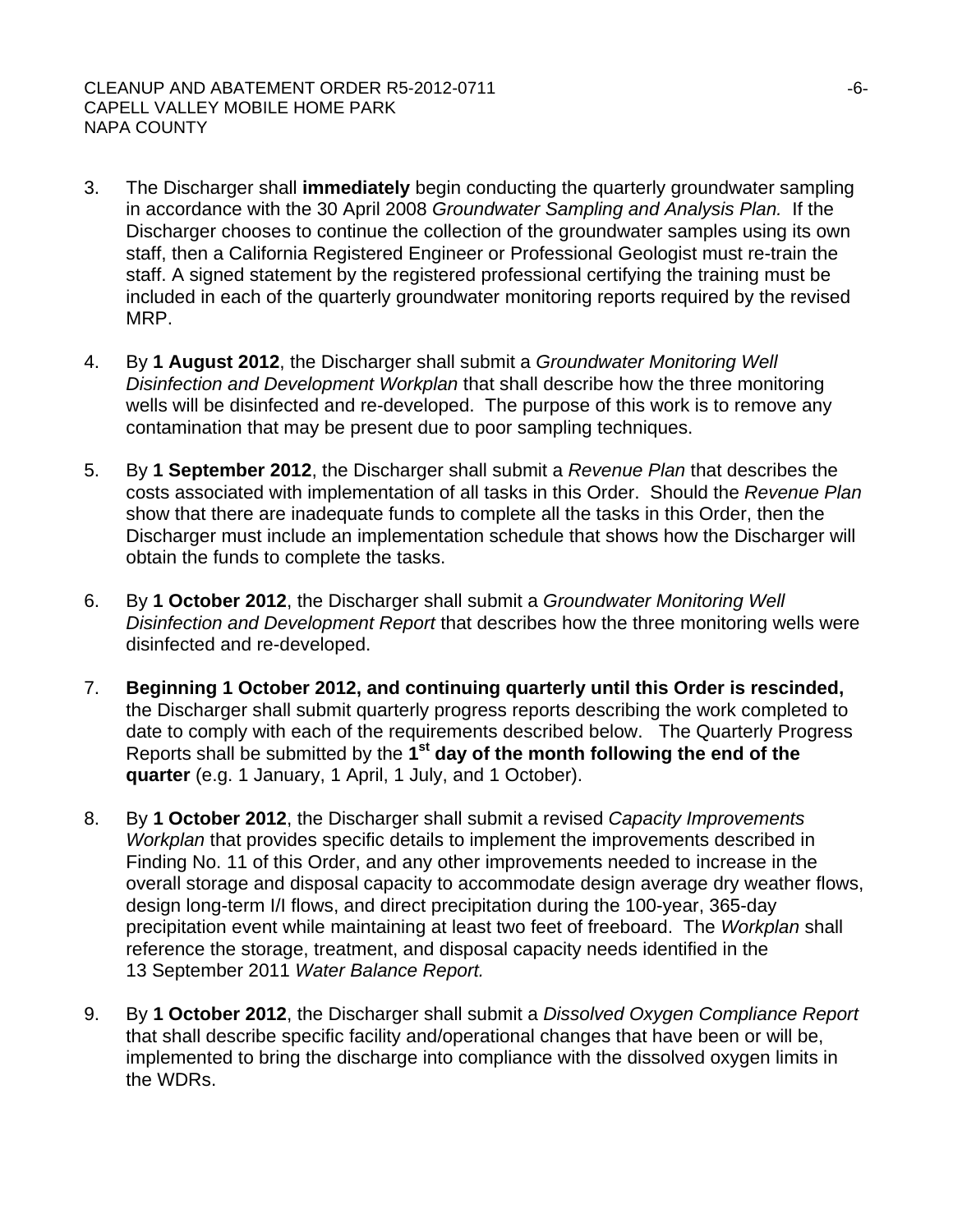- 10. By **1 October 2013**, the Discharger shall submit a *Groundwater Monitoring Well Evaluation Report* that evaluates the total coliform levels in the wells, both before and after the wells were disinfected and re-developed. If the concentrations still show that groundwater is degraded, then the *Report* shall contain a proposal for facility improvements such that the Discharger will comply with Provision D.1 of WDRs Order 94-099.
- 11. By **1 October 2013**, the Discharger shall submit a *Capacity Improvements Completion Report* that describes the work completed per the approved *Capacity Improvement Workplan.* The report shall include a water balance which shows that the storage ponds provide sufficient capacity to maintain two feet of freeboard on a month-by-month basis for a 100-year, 365-day precipitation event. The water balance shall include monthly evaporation, precipitation, and percolation rates, and shall identify contributions from major sources to monthly discharge volumes such as groundwater/subsurface inflows, storm water run-on, and inflow and infiltration from the collection system. Rainfall shall be based on the 100-year, 365-day precipitation event.
- 12. In addition to the above, the Discharger shall comply with WDRs Order 94-099 and all applicable provisions of the Water Code that are not specifically referred to in this Order.

As required by the California Business and Professions Code sections 6735, 7835, and 7835.1, all reports shall be prepared by, or under the supervision of, a California Registered Engineer or Professional Geologist and signed by the registered professional.

Any person signing a document submitted under this Order shall make the following certification:

*"I certify under penalty of law that I have personally examined and am familiar with the information submitted in this document and all attachments and that, based on my knowledge and on my inquiry of those individuals immediately responsible for obtaining the information, I believe that the information is true, accurate, and complete. I am aware that there are significant penalties for submitting false information, including the possibility of fine and imprisonment."* 

If the Discharger is unable to perform any activity or submit any document in compliance with the schedule set forth herein, or in compliance with any work schedule submitted pursuant to this Order and approved by the Executive Officer, the Discharger may request, in writing, an extension of the time specified. The extension request shall include justification for the delay. Any extension request shall be submitted as soon as a delay is recognized and prior to the compliance date. An extension may be granted by revision of this Order or by a letter from the Executive Officer.

If the Discharger fails to comply with the provisions of this Order, the Executive Officer may refer this matter to the Attorney General for judicial enforcement or may issue a complaint for administrative civil liability. Failure to comply with this Order may result in the assessment of